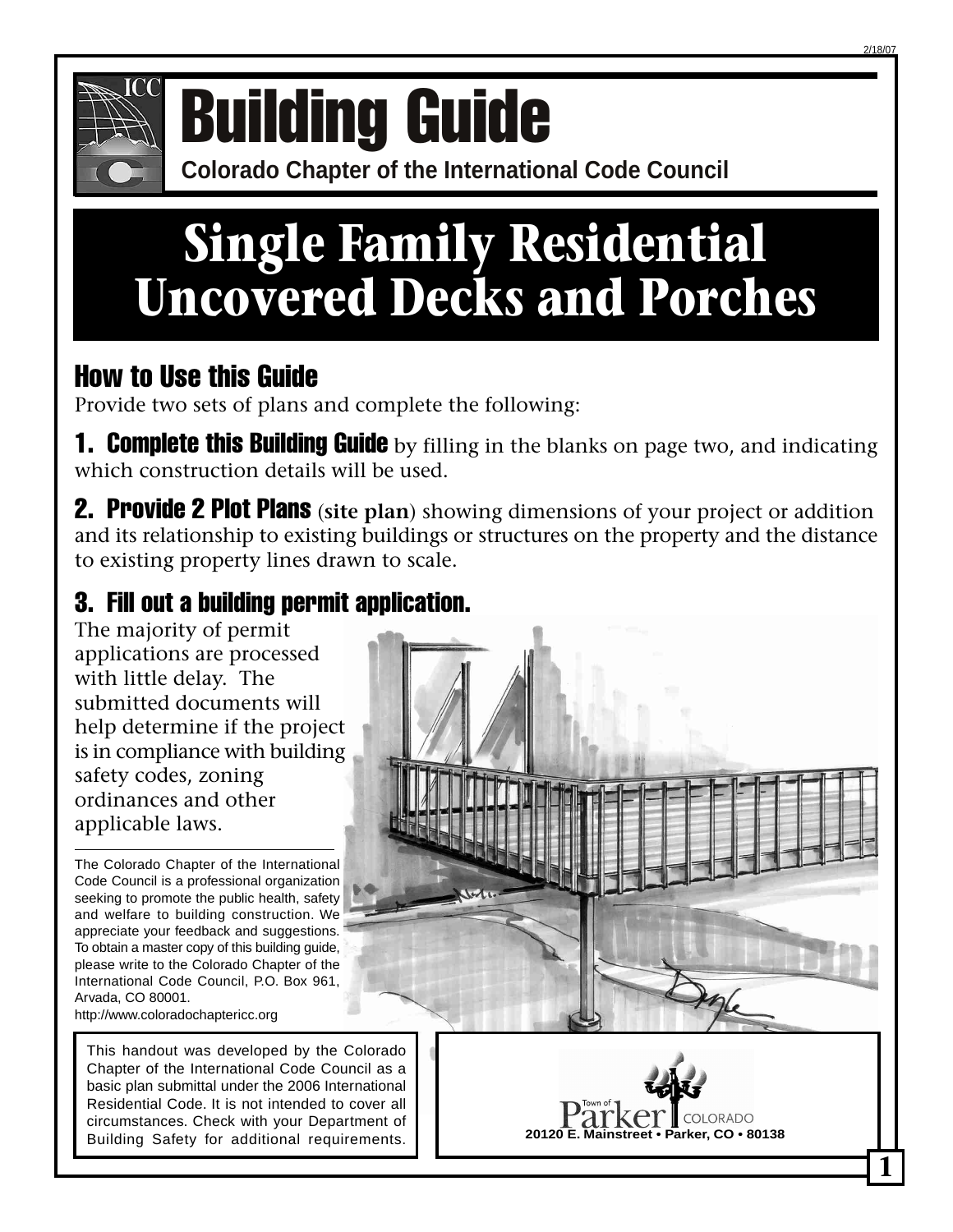## **Single Family Residential Uncovered Decks and Porches**

**Address:**

#### **Directions**

- 1. Fill in the blanks on pages 2 and 3 with dimensions and materials which will be used to build the structure. Please print legibly.
- **2.** Indicate in the check box which detail from page 3 will be used.



**Note:** A plot plan (plan view) showing the dimensions of your project or additions and its relationships to existing buildings or structures on the property must be included. In addition to project dimensions, your plot plan must also show other details such as post locations and spacing, joist and beam spans, and any other pertinent information not shown on the section drawing.

This handout was developed by the Colorado Chapter of the International Code Council as a basic plan submittal under the 2006 International Residential Code. It is not intended to cover all circumstances. Check with your Department of Building Safety for additional requirements.

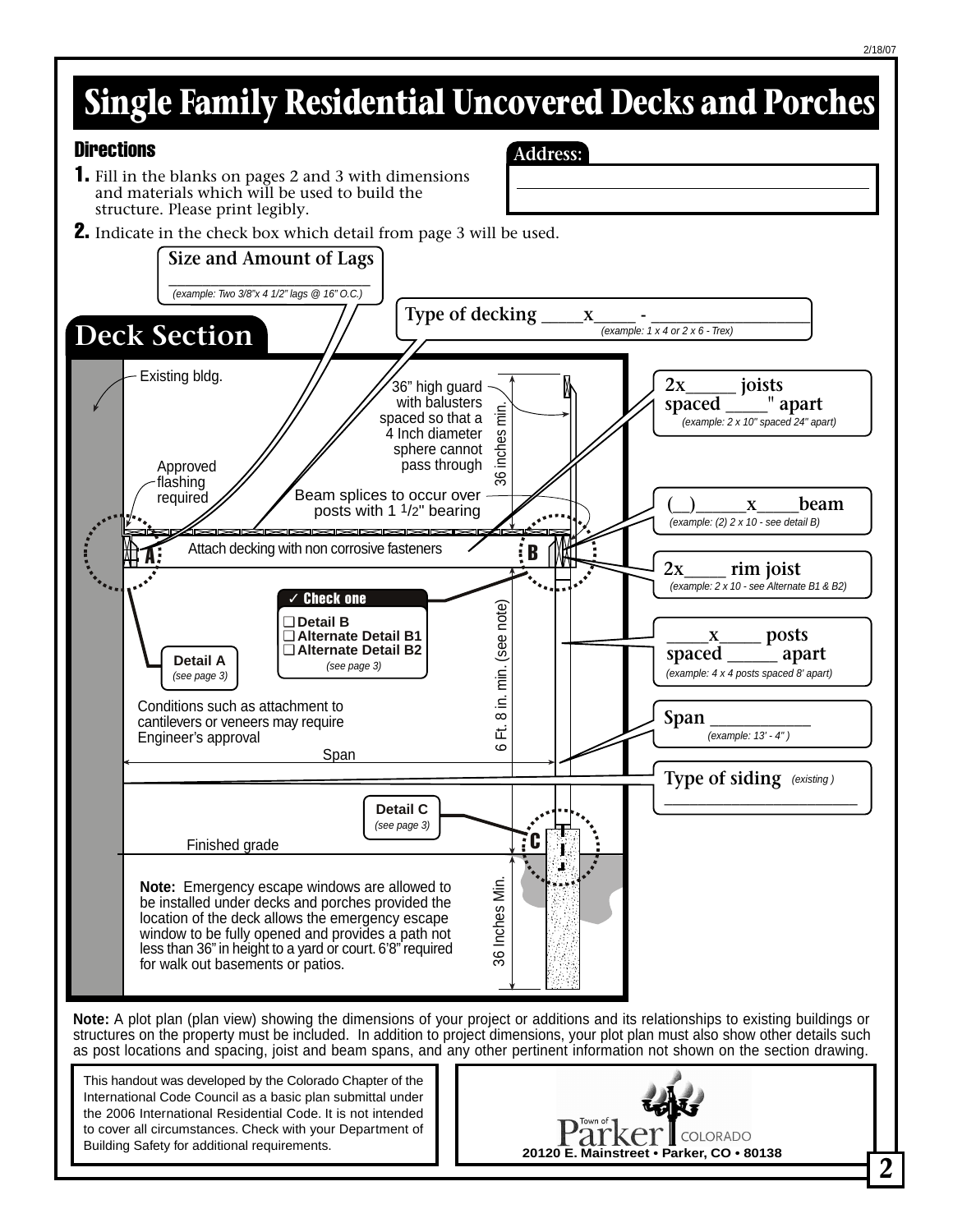## **Single Family Residential Uncovered Decks and Porches**